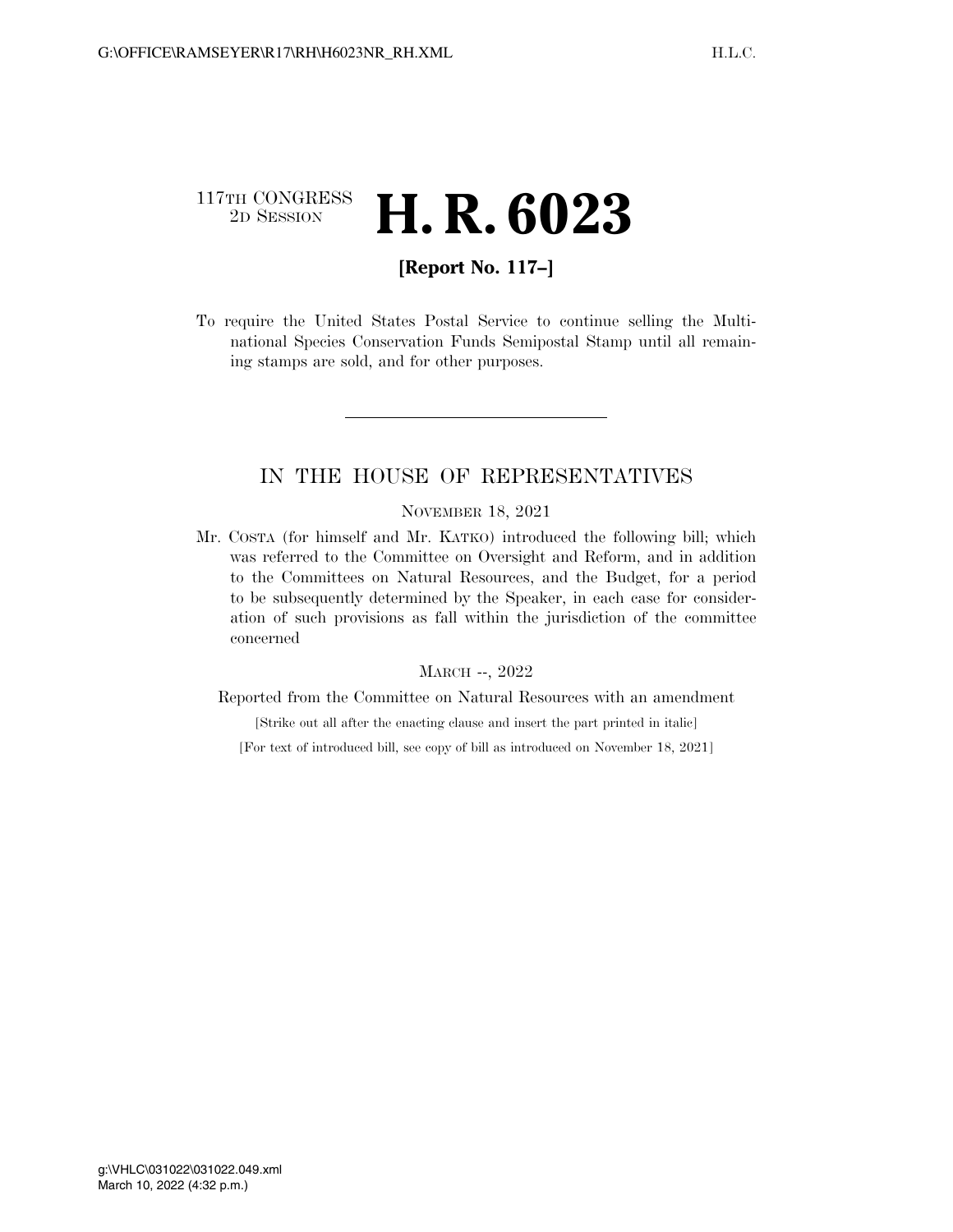# **A BILL**

To require the United States Postal Service to continue selling the Multinational Species Conservation Funds Semipostal Stamp until all remaining stamps are sold, and for other purposes.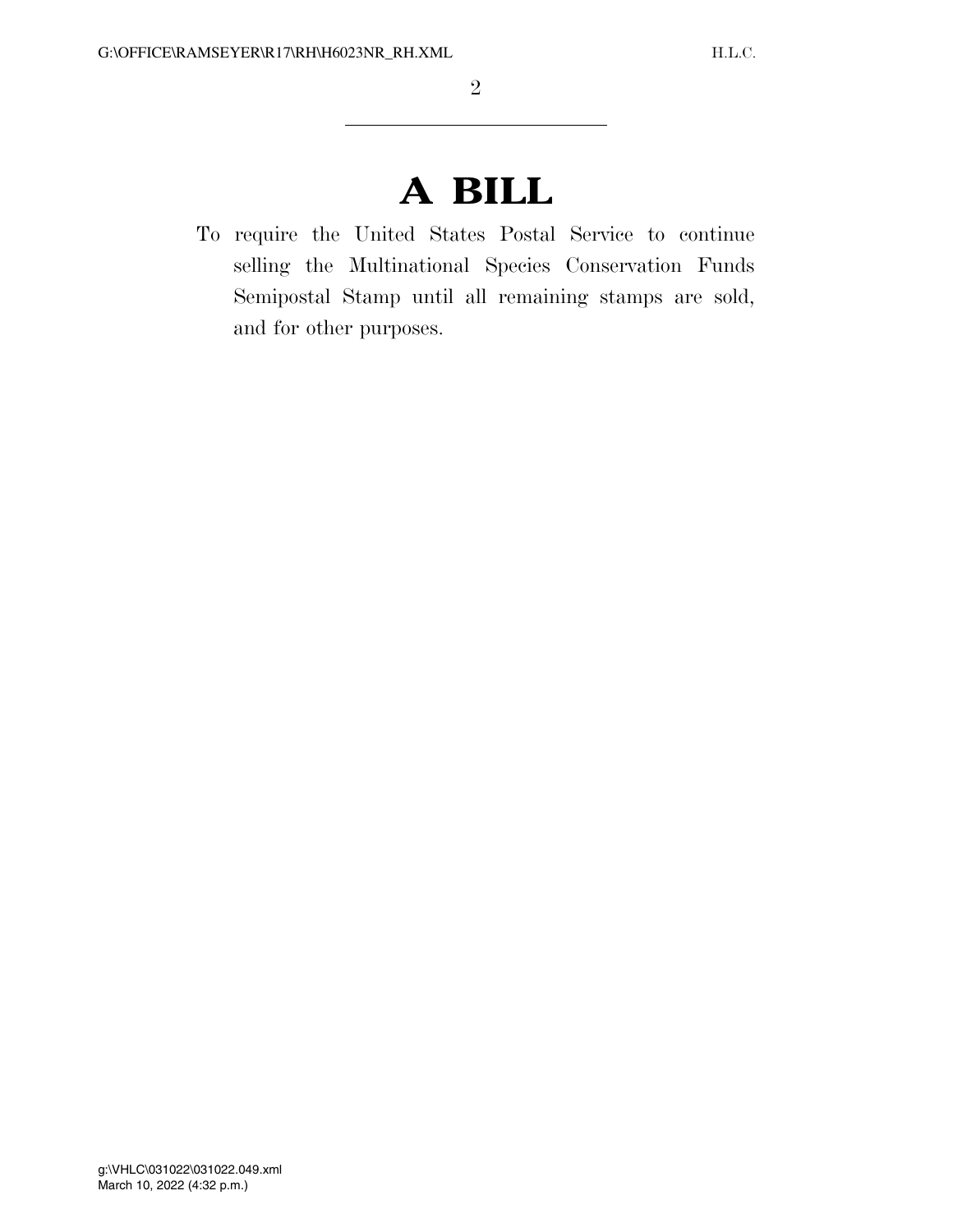| 1  | Be it enacted by the Senate and House of Representa-                                        |
|----|---------------------------------------------------------------------------------------------|
| 2  | tives of the United States of America in Congress assembled,                                |
| 3  | <b>SECTION 1. SHORT TITLE.</b>                                                              |
| 4  | This Act may be cited as the "Multinational Species"                                        |
| 5  | Conservation Funds Semipostal Stamp Reauthorization                                         |
| 6  | Act of $2021$ ".                                                                            |
| 7  | SEC. 2. REAUTHORIZATION; REQUIREMENT TO SELL ALL                                            |
| 8  | <b>STAMPS.</b>                                                                              |
| 9  | (a) IN GENERAL.—Section $2(c)$ of the Multinational                                         |
| 10 | Species Conservation Funds Semipostal Stamp Act of 2010                                     |
| 11 | $(39 \, \text{U.S.C. } 416 \, \text{note}; \text{ Public Law } 111-241) \text{ is amended}$ |
| 12 | $(1)$ in paragraph $(2)$ —                                                                  |
| 13 | $(A)$ by striking "of at least 6 years,"; and                                               |
| 14 | $(B)$ by inserting before the period at the end                                             |
| 15 | the following: "and ending not earlier than the                                             |
| 16 | date on which the United States Postal Service                                              |
| 17 | provides notice to Congress under paragraph                                                 |
| 18 | $(5)$ "; and                                                                                |
| 19 | $(2)$ by adding at the end the following:                                                   |
| 20 | "(5) REQUIREMENT TO SELL ALL STAMPS PRINT-                                                  |
| 21 | ED.                                                                                         |
| 22 | $\lq \lq (A)$ IN GENERAL.—The United<br>States                                              |
| 23 | Postal Service shall sell each copy of the Multi-                                           |
| 24 | national Species Conservation Fund Semipostal                                               |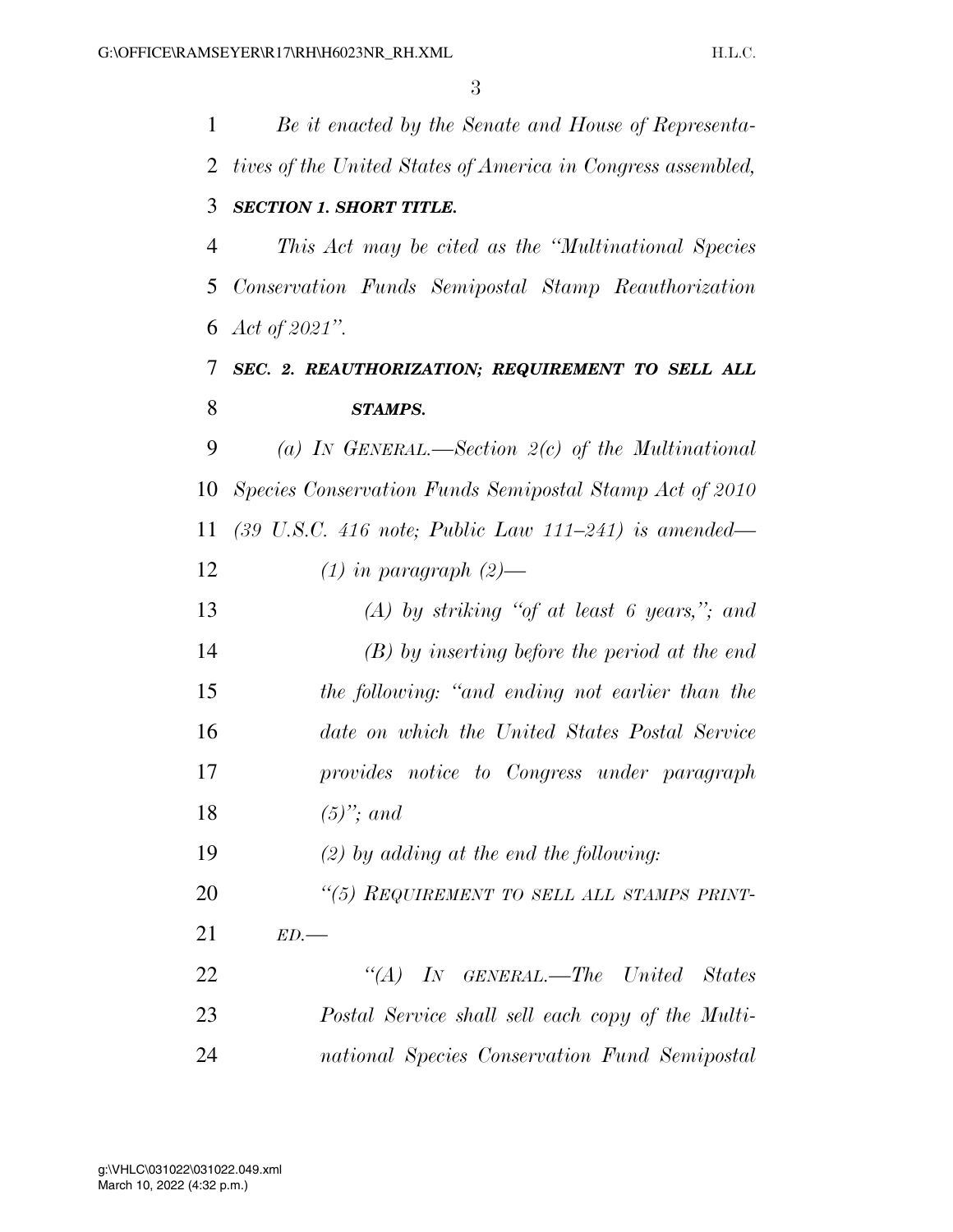*Stamp that the United States Postal Service prints under this Act.* 

 *''(B) NOTIFICATION OF CONGRESS.—The United States Postal Service shall notify the Committee on Homeland Security and Govern- mental Affairs in the Senate, the Committee on Environment and Public Works of the Senate, the Committee on Oversight and Reform of the House of Representatives, and the Committee on Natural Resources of the House of Representa- tives when all copies of the Multinational Species Conservation Fund Semipostal Stamp printed under this Act have been sold.''.* 

 *(b) RETROACTIVE APPLICABILITY.—The amendments made by subsection (a) shall take effect as if enacted on the day after the date of enactment of the Multinational Species Conservation Funds Semipostal Stamp Reauthor-ization Act of 2013 (Public Law 113–165; 128 Stat. 1878).* 

#### *SEC. 3. DETERMINATION OF BUDGETARY EFFECTS.*

 *The budgetary effects of this Act, for the purpose of complying with the Statutory Pay-As-You-Go Act of 2010, shall be determined by reference to the latest statement titled ''Budgetary Effects of PAYGO Legislation'' for this Act, submitted for printing in the Congressional Record by the Chairman of the House Budget Committee, provided that*